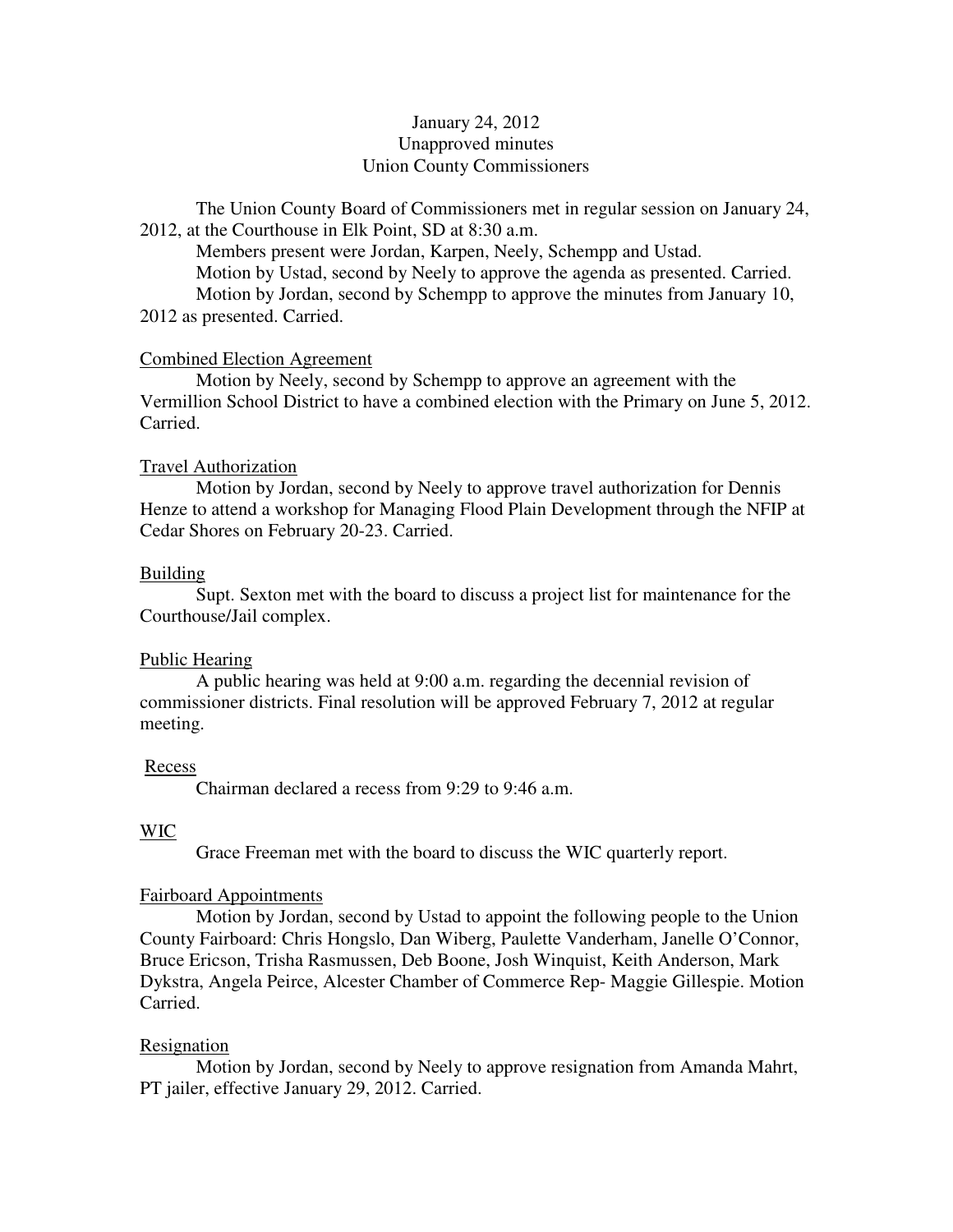# Highway/EMA

 Motion by Ustad, second by Schempp to approve the work order for consulting for Johnson Engineering (BRO 8064(28) \$69,786.79 Fixed fees-\$8,281.87).

 Motion by Ustad, second by Schempp to approve the application for ditch cleaning from Tom Farley, Sec. 25; T95N; R50W—Cr.#13 on the north side of road. Motion carried.

## Personnel Handbook

 Discussion took place regarding the changes for 7.2 and 7.7 for the handbook. Motion by Jordan, second by Ustad to approve the changes. Carried. Discussion took place on section 2.5; reporting that the department heads would like to see the language for re-employment remain the same as initially stated. Motion by Jordan, second by Ustad to approve retroactive hours for the employees affected by the change in 2010 due to the wording change in section 7.2.

### Abatement

2012-004. Linda Schmitz was present for abatement application for the property located at 65 Sunset Drive; parcel 11.00.21.6120. After reviewing the application, a motion by Jordan, second by Neely to remove 33,110 from assessed valuation due to destruction of basement property for the 2011 real estate taxes. Motion carried.

## Memo of Understanding

 Janet Lingle and Rachel Bonine met with the board to discuss the memo of understanding between Union County and SDSU Extension provided by Karla Trautman, Associate Director. The board asked that Bonine get clarification regarding travel reimbursement (paragraph 2) and plan to discuss the document at the next regular meeting.

### Recess

Chairman declared a five minute recess at 10:55 a.m.

### Abatements

 The remainder of abatements for flood reasons will be tabled until the next meeting as the assessor's personnel were not able to be present at this meeting to answer any questions that might arise.

### Executive Session

 Motion by Ustad, second by Jordan to enter executive session at 11:00 a.m. for indigent and legal matters. Carried. Chairman declared the session over at 11:55 a.m.

## Abatements

 Motion by Neely, second by Jordan to approve the application 2012-005 from Richard Ford. Abatement approved for late application on elderly freeze. Abate assessed value of 10,216. Motion carried.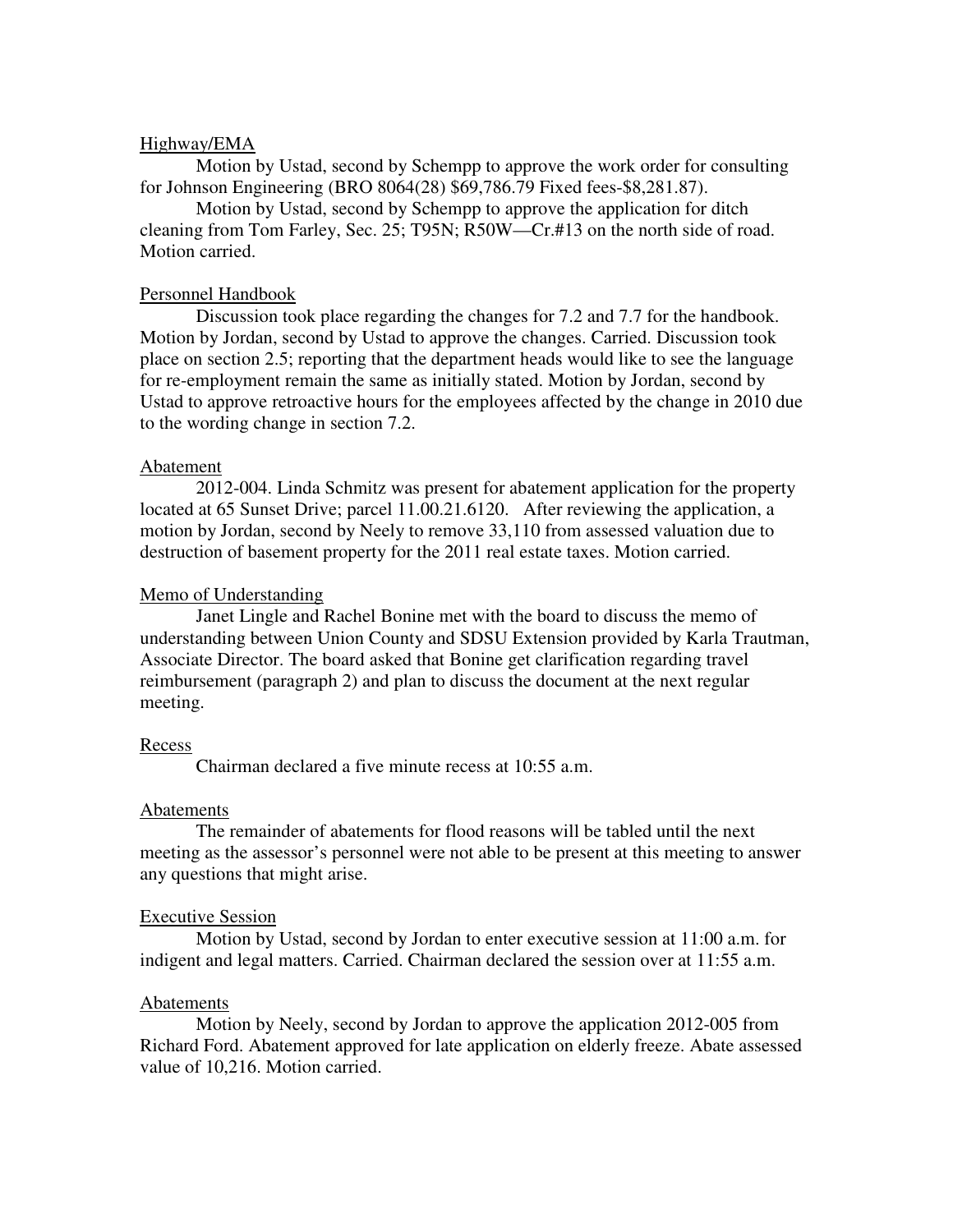Motion by Jordan, second by Neely to approve application 2012-006 from Phil Powell/Wegher Construction due to a fire in March, 2011. Abate \$5,363.18. Carried.

 Motion by Neely, second by Jordan to approve application 2012-007 from Shelly Brandon/Bruce Gilbertson due to pre-paid Mobile home. Abate: 284.12. Carried.

## Indigent Application

 Motion by Jordan, second by Schempp to approve application 12-IRR002 and authorize SA Miller to contact the applicant's vendor to negotiate the lowest possible price for the indigent claim. Motion carried.

#### Claims

 Motion by Jordan, second by Schempp to approve the following claims as follows: Carried. The following claims have been audited, approved and warrants drawn on the same: Bi-weekly payroll for 01-27-2012: Auditor \$225.12; Treasurer \$150.08; State's Attorney \$585.30; Public Building \$623.69; Register of Deeds \$625.19; Sheriff \$29,898.90; Nurse \$160.80; WIC \$420.00; Highway \$20,814.07; EMA \$119.97; Coroner 116.00. Accurate Reporting (Transcripts) \$456.10; Altec Industries (Repairs) \$61.06; Am San (Supp) \$143.40; American Stamp & Marking (Supp) \$105.34; Avera Mckennan Hospital (Care) \$618.00; Avera University Psych (Care) \$344.51; Bob Barker Company (Supp) \$560.93; Bomgaars (Supp) \$9.99; Brent Frerichs (Subpoena) \$425.60; Brian Hall (Repair/Maint) \$200.00; Brian L Wells (Repair/Maint) \$180.00; Brown & Saenger (Office Supp) \$56.00; Cartridge World (Supp) \$218.50; Century Link (Phone) \$1,014.09; City Of Elk Point (Util) \$4,492.42; Clay Rural Water System (Util) \$384.00; Clay-Union Electric (Util) \$390.52; Community Health Clinic (Care) \$408.85; Country Estates Truck (Repair) \$7.98; Dakota PC Warehouse (Equip) \$1,295.00; Dale Neely (Mileage) \$22.20; David Swanson (Meal Reimb) \$4.59; Dept Of Revenue (Repair/Maint) \$9.00; Doyle Karpen (Mileage) \$14.80; Election Systems (Maint) \$6,294.00; Graham Tire (Repair/Maint) \$532.02; Help! Line Center (SESD Flood) \$42.43; High Performance Coatings (Repair) \$765.00; Hydraulic Sales (Repair) \$81.97; Industrial Tools & Machine (Repair/Supp) \$81.70; Janitor Depot (Supp) \$570.93; Jerry Miller (Mileage) \$23.68; Jim Hawk Truck Trailers (Repair/Supp) \$993.90; Jim J Christenson (Mileage) \$31.08; Johnson Feed (Road Salt) \$1,453.10; Juror Fees (Fees/Mileage) \$921.94; Knology (Internet) \$169.95; Language Line (Interpreter) \$53.55; LCM Pathologists (Autopsy) \$2,587.14; Lewis & Clark BHS (Care) \$298.00; Lincoln County (Reimb MI) \$534.63; Lyle Signs (Supp) \$1,390.00; Marvin Schempp (Mileage) \$57.72; Medical Waste Transport (Maint) \$85.53; Menards (Supp) \$81.80; MidAmerican Energy (Util) \$2,983.08; Milton Ustad (Mileage) \$33.30; National \$4-H Council (Supp) \$72.45; Office Depot (Supp) \$143.99: Office Systems (Supp) \$1,190.40; Pennington Co Jail (Transport) \$421.00; Perkins Office Solutions (Supp) \$355.05; Pomp's Tire (Supp) \$650.00; Printing Plus (Supp) \$207.00; Quill Corporation (Supp) \$146.69; Redwood Toxicology (Bl Draw) \$180.00; Ross Jordan (Mileage) \$27.75; Roto Rooter (Repair) \$102.25; SD State Health Lab (Bl Draws) \$2,085.00; SDACHS (Dues) \$195.00; Sheriff of Woodbury Co (Return) \$19.22; Sign Pro (Repair) \$12.50. State Radio Communication (Maint) \$2,750.00; State Treasurer (Sales Tax) \$282.85; Union Co Fair Board (Supp) \$5,146.00; Union Co Electric (Util) \$488.50; US Bank (Supp/Maint) \$338.57; USD School of Law (Supp) \$90.00; Verizon Wireless (Phone) \$410.22; West Payment Center (Supp) \$70.00.